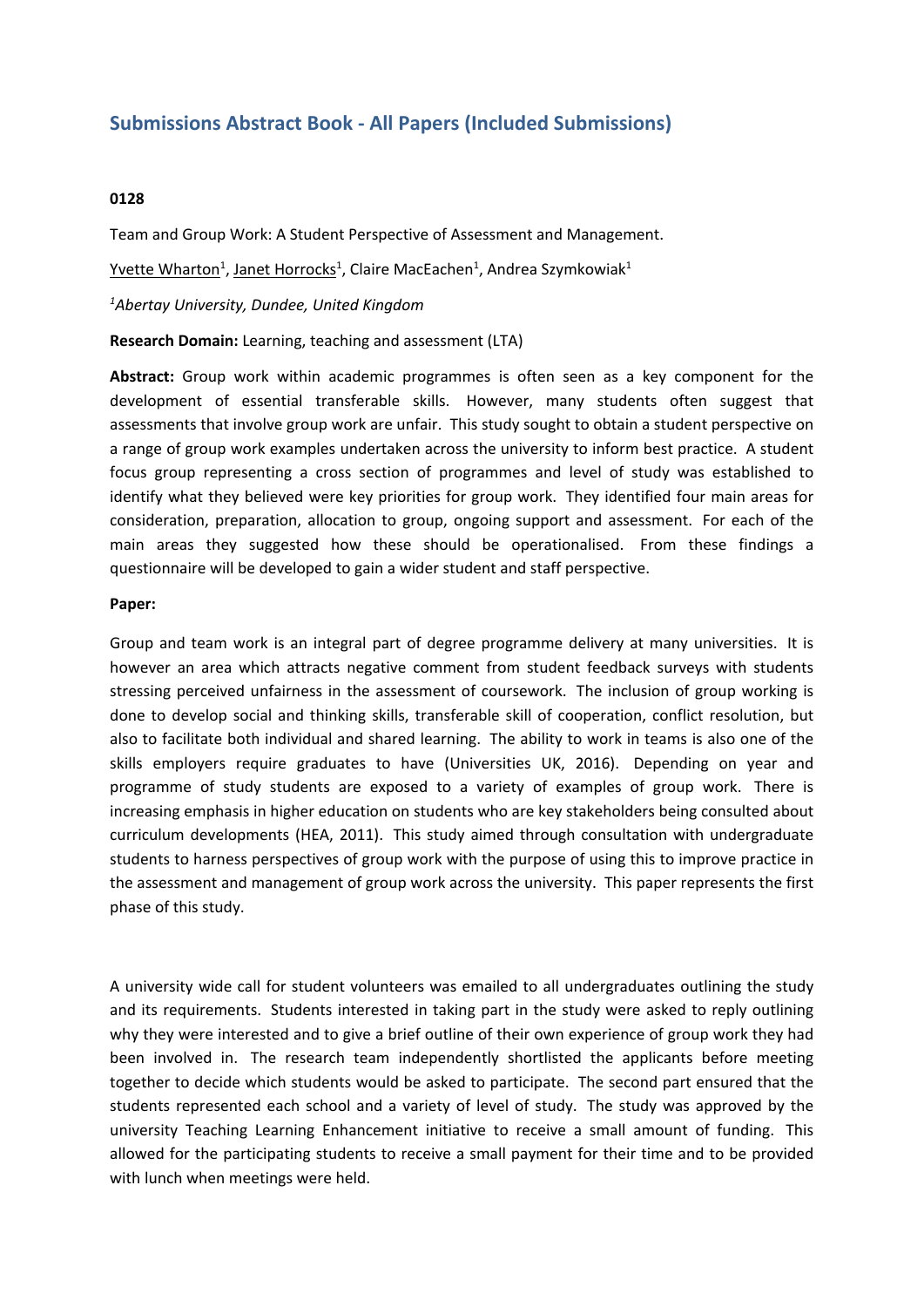Prior to meeting with students the research team who represented all four academic schools of the university, collated examples of group work being undertaken across the university. From these <sup>a</sup> cross section of examples was identified to represent <sup>a</sup> diverse range of practice within the university. These were grouped under different titles and isolated statements and shown to the student focus group. Over the course of three meetings the students were asked to identify both the factors they preferred and least favoured statements of practice. From these discussions, four main aspects of practice were identified as important to ensure <sup>a</sup> positive experience of group work. To reflect its importance in the minds of the students the aspect of assessment/grading was further refined to cover three aspects. In the final meetings students were asked to identify how these factors should be developed, supported or assessed when group work is undertaken. From this they provided suggestions as to how this could be operationalised. A summary of the findings can be seen in table 1.

Table 1

The outcome from the focus group demonstrated that the students valued group work and understood the purpose of it in their modules but preferred that there was level of moderation in how this is operationalised. When students were expected to work with people, they did not know they wanted time allocated to enable members of the group to get to know each other. The structure of groups and how these function have been found to be <sup>a</sup> source of stress for students undertaking collaborative tasks and projects (MCKinney, 2018). It may be for this reason that the focus group also prioritised the need for ongoing support across the semester. This is emphasized by Mellor (2012) as <sup>a</sup> necessary platform for facilitating <sup>a</sup> positive student experience of group work. The students were congnisant of the need to assess the group work but believed that this should include both individual and group components. There was also <sup>a</sup> belief that there should be an assessment not related to group work and that this should have the largest percentage of module grade allocated to this. This is not unexpected as the appearance of unfair allocation of grades has been frequently cited in module feedback and previous research (Hassanien, 2006).

This current paper represents the first phase of larger project. The intention of the research team is to extend consultation to the wider student body through <sup>a</sup> questionnaire based on the outcomes from this initial study.

## **References:**

Hassanien, A., (2006). Student Experience of Group Work and Group Assessment in Higher Education. *Journal of Teaching in Travel &Tourism,* 6(1), 17-39.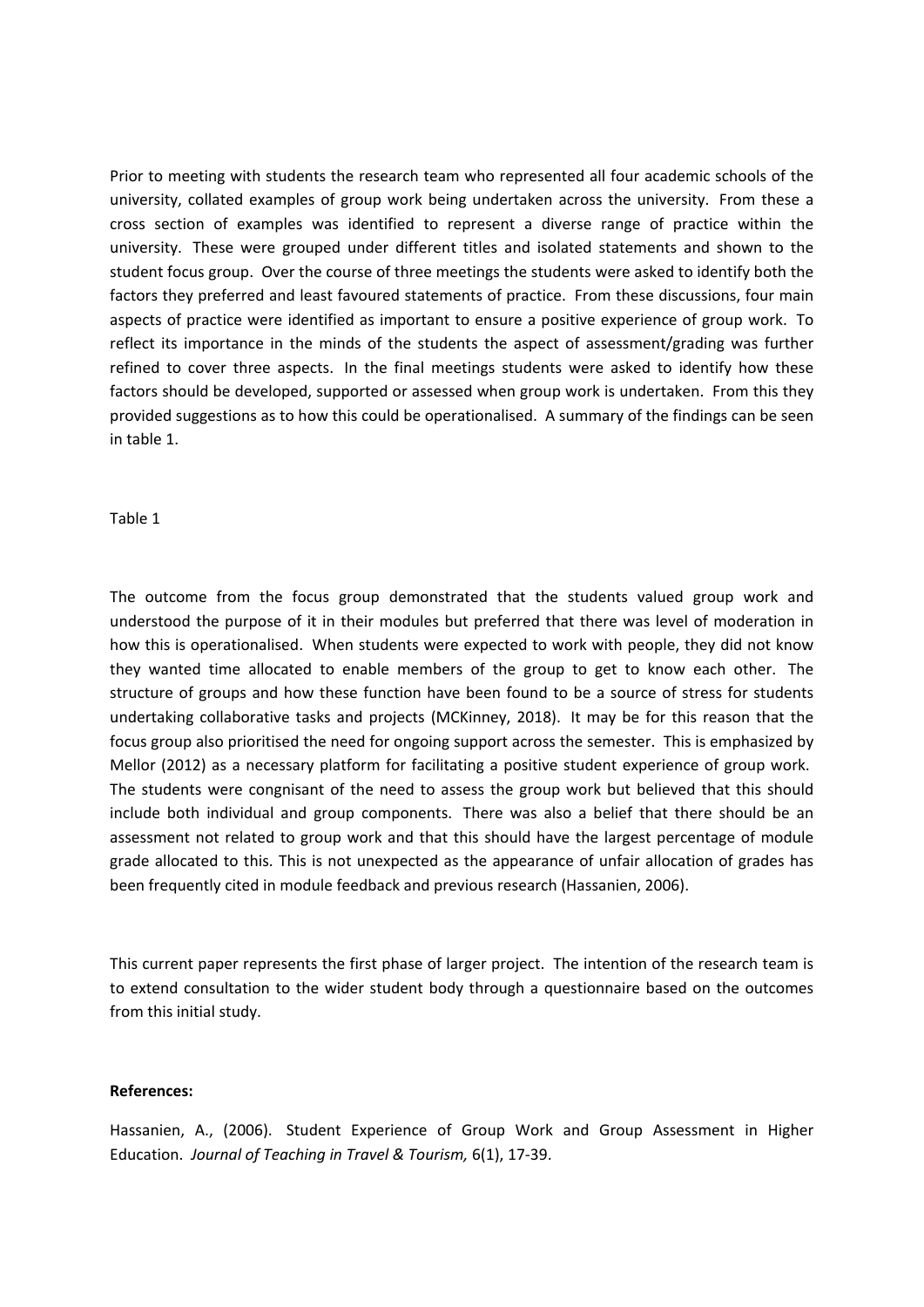HEA, (2011). Inclusive curriculum design in higher education: Consideration for effective practice across and within subject areas. The Higher Education Academy, York. [https://www.heacademy.ac.uk/system/files/resources/introduction\\_and\\_overview.pdf](https://www.heacademy.ac.uk/system/files/resources/introduction_and_overview.pdf)

McKinney, P.A., (2018). Student conceptions of group work: visual research into LIS student group work using the draw-and-write technique. *Journal of Education for Library and Information Science*, 59 (4), 206-227.

Mellor, T., (2015). Group work assessment: some key considerations in developing good practice. *Planet,* 25 (1), 16-20.

Universities UK, (2016). Higher Education in England: Provision, Skills and Graduates. Universities UK, London. [https://www.universitiesuk.ac.uk/policy-and-analysis/reports/Documents/2016/higher](https://www.universitiesuk.ac.uk/policy-and-analysis/reports/Documents/2016/higher-education-in-england-provision-skills-and-graduates.pdf)[education-in-england-provision-skills-and-graduates.pdf](https://www.universitiesuk.ac.uk/policy-and-analysis/reports/Documents/2016/higher-education-in-england-provision-skills-and-graduates.pdf)

Table 1

| <b>Preferred Practice</b>                                             | How operationalised.                                                                                                                                                                                                                         |
|-----------------------------------------------------------------------|----------------------------------------------------------------------------------------------------------------------------------------------------------------------------------------------------------------------------------------------|
| Initial preparation and training for group work.                      | Icebreaker activities in the first session, team<br>develops own marking criteria.                                                                                                                                                           |
| Support for the group task                                            | Timetabled time for both group task and<br>production of the artefact. Lecturer facilitates the<br>discussion in class time (6hr of tutorial and 20hr<br>of lab time) but groups are expected to meet<br><b>l</b> outside class time as well |
| Percentage of module mark associated with 30-40%<br><b>l</b> teamwork |                                                                                                                                                                                                                                              |
| <b>Group Allocation</b>                                               | Self-selected but based on selected project topics,<br>i.e. students that select the same project topics<br>work together (in contrast to building a group first<br>and then selecting a topic).                                             |